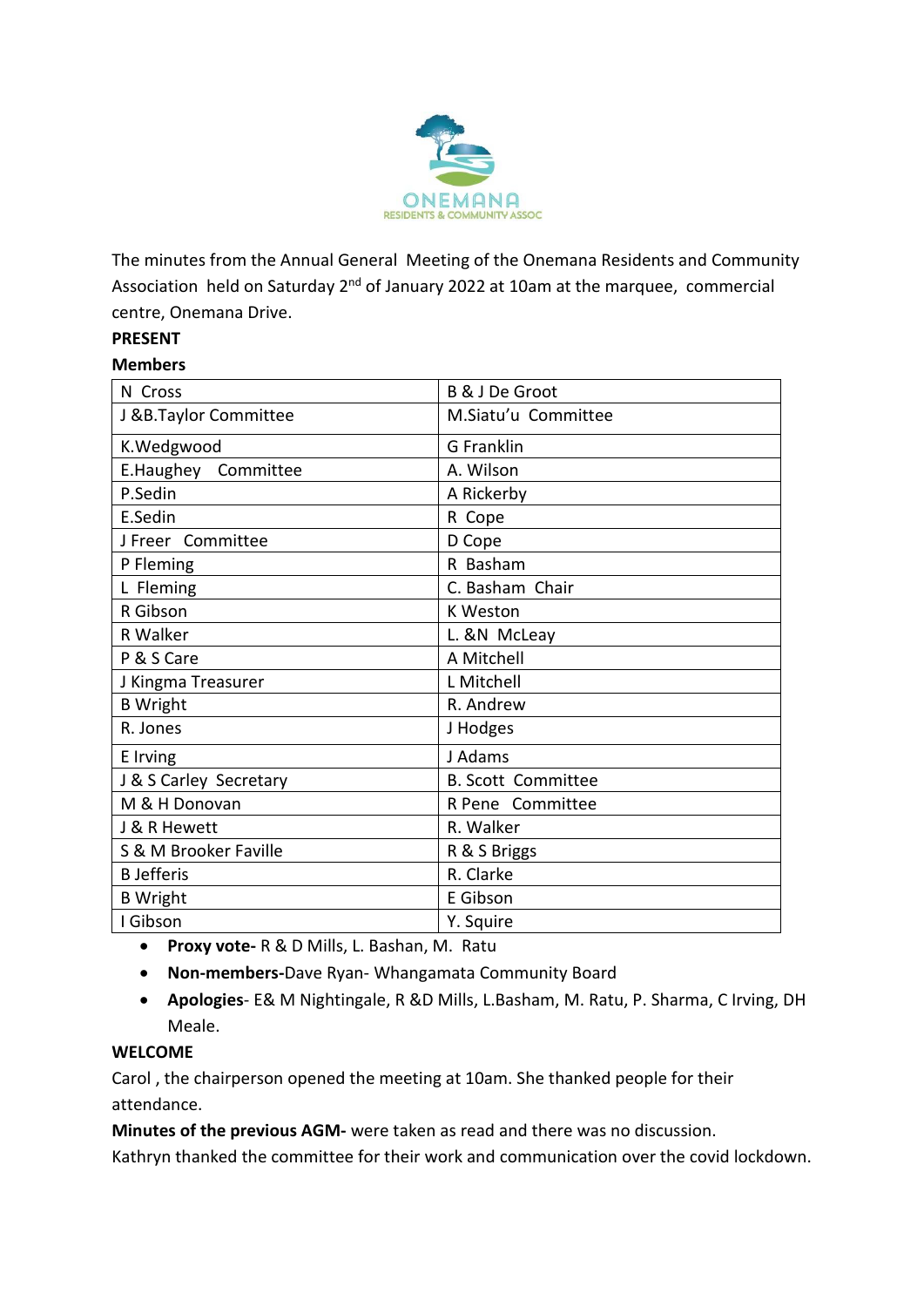# *Carol moved that the 2021 minutes be accepted as a true and accurate record and this was seconded by Bruce Scott.*

**Chairperson's Report-** also taken as read and no discussion. Carol asked members to please let us know of any change in e-mail addresses. *Kathryn moved that the report be accepted and this was seconded by Sandra.* 

**Treasurer's Report** was taken as read. She updated her report by announcing almost \$5000 grant for pest control and an increase in membership 152 + new members today. *Jennie moved that her report be accepted as a true and accurate record and Kathryn seconded it.* 

**ELECTION OF COMMITTEE Members Members resigning The Contract Remaining Remaining 1 John Freer (resigned to avoid a vote) 1. Ruhi Pene nom by Carol 2nd Sandra 3 Bruce Scott 3. Jennie Kingma nom by Carol 2nd Les 4 Eleanor Haughey 4 Neville Cross nom by Les 2nd Eleanor 5 Masele Siatu'u 6 Sandra Carley** 

**2 Bruce Taylor(resigned to avoid a vote) 2. Carol Basham nom by Les 2nd Jennie K** 

Seven new committee members were nominated and were not contested, no voting required as John and Bruce resigned.

Congratulations to **Les Fleming (nominated by Ted Gibson, 2nd Ruhi Gordy Franklin (nominated by Les, 2nd Lynda Mitchell) Erika Sedin (nominated by Rob 2nd Earl Irving), Jill Hewett (nominated by Patsy Fleming 2nd, Rob Andrews) Alan Mitchell ( nominated by Erika , 2nd by Ross Hewett)** 

**Pan Sharma ( nominated by Les 2nd Neville)** 

**Rob Andrews (nominated by Gordy 2nd Lynda)** 

# **FENZ oral Update by Jo Adams**

Jo has been a firefighter for 23years and was dismayed by the recent abuse from some people in Onemana on New Years Eve. He was called to attend a brazier fire which was caught by the wind and embers were flying under the house. Occupants there swore at him, said they knew their rights and to get off their property. It is unfortunate that volunteers trying to keep people safe have to put up with this kind of behaviour. The Coromandel has a Fire Ban since Dec 20<sup>th</sup> which includes no fireworks. Joe reminded us not to be complacent and be aware of dry vegetation surrounding us. Opoutere is a danger to Onemana- you only have to look at the bushfire in Northland which